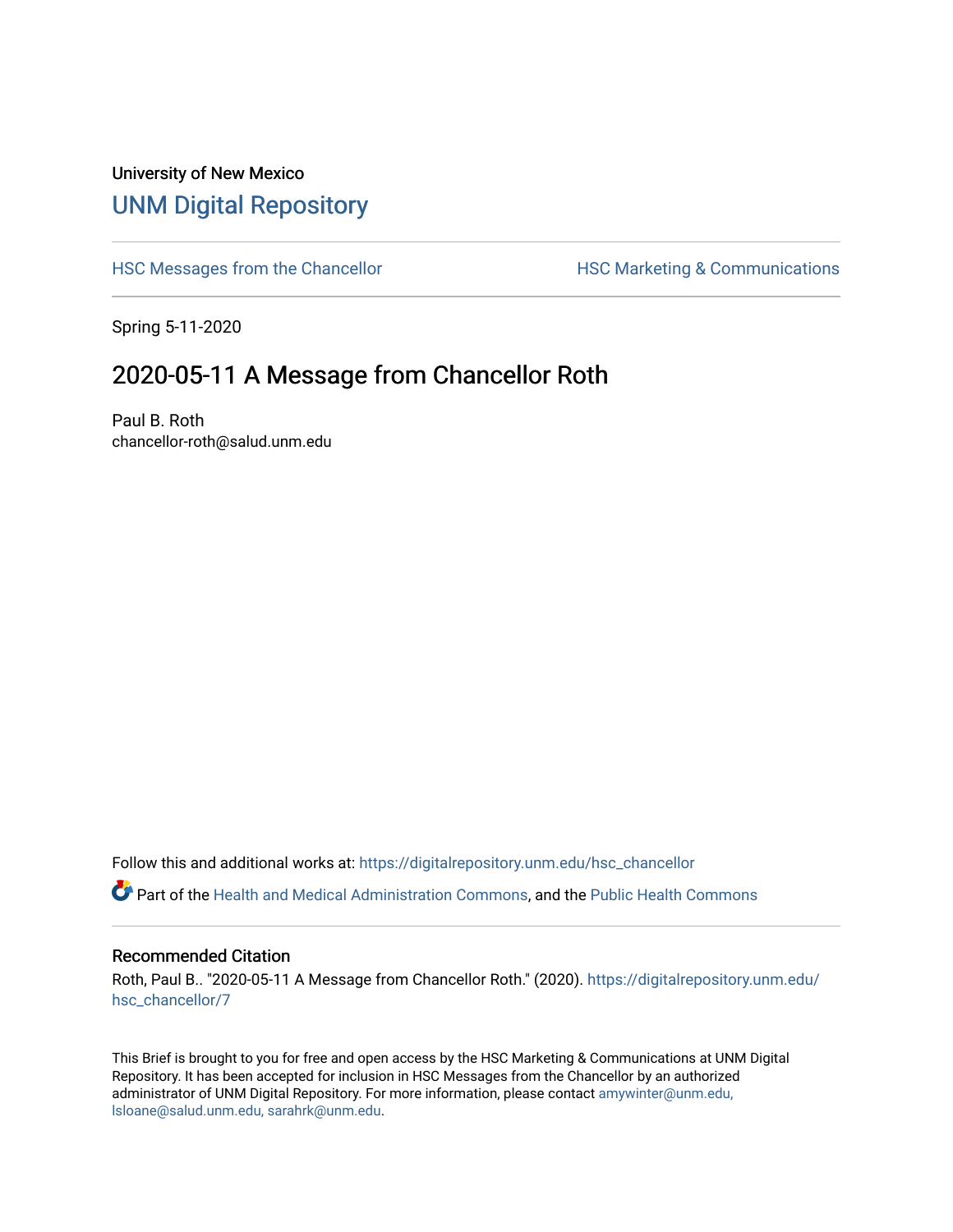

[View this email in your browser](https://mailchi.mp/3949748e3880/message-from-the-chancellor-coronavirus-4412004?e=b4bbfca2c0)

## **A Message from Chancellor Roth**

Dear Colleagues:

A few weeks back we announced the launch of clinical trials of potential drug therapies to treat COVID-19 infections. One, an antiviral medication called remdesivir, has already shown promising results, and it has received emergency use authorization from the U.S. Food and Drug Administration.

Unfortunately, remdesivir is in very short supply around the country. So I'm encouraged by the announcement that the United States Department of Health and Human Services will begin distributing remdesivir to each state. We are grateful for the constant advocacy of Governor Lujan Grisham on behalf of our state and the unflagging commitment of Senator Martin Heinrich and Representatives Ben Ray Luján and Debra Haaland to ensure a supply was made available to treat our sickest and most vulnerable New Mexicans.

As a small, rural state, it is easy to be overlooked, but our elected officials have collaborated on behalf of New Mexicans to ensure that does not happen. We're grateful for their hard work in helping us make this drug treatment available to severely ill patients in New Mexico. It's also a badly needed tool for our frontline health care providers.

In other developments, it has been eight weeks since The University of New Mexico moved to limited operations, reducing the number of employees present on campus. University leaders are studying how to resume something approaching normal operations while also maintaining social distancing and other measures that have been demonstrated to limit the spread of the novel coronavirus. This will be done through a phased-in process to protect the safety of our University community.

Guideline principles  underpinning  our strategies for return to campus plans are the same as those stated  nationally and locally during our public health emergency.  The top priority is  to